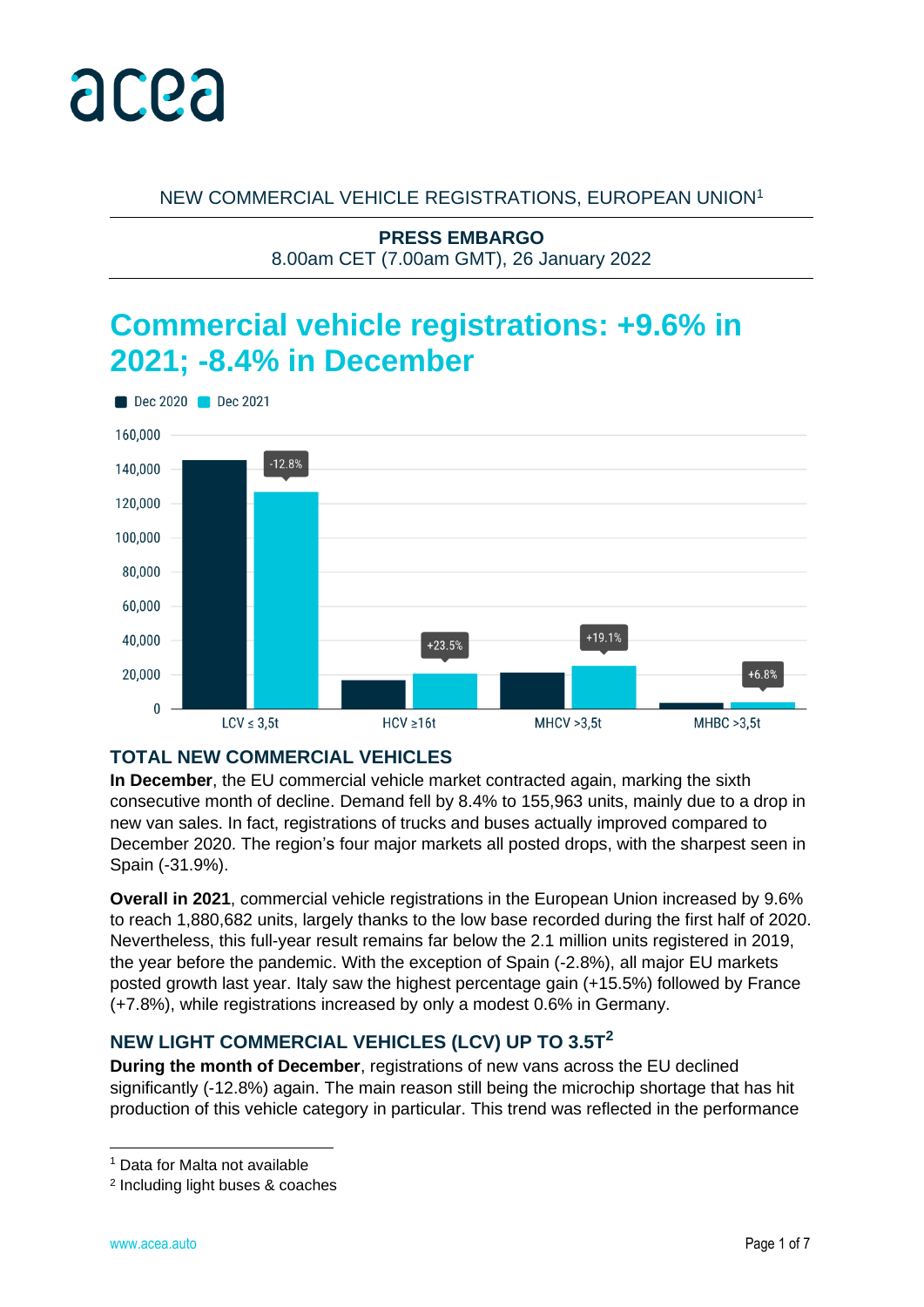

of the region's four key markets, all posting strong declines in the last month of the year: Spain (-34.8%), Germany (-12.4%), France (-10.5%) and Italy (-9.2%).

**Looking at full-year 2021 volumes**, nearly 1.6 million light commercial vehicles were registered across the EU, a year-on-year rise of 8.5%, despite negative results in the last six months of the year. However, performances were mixed in the four big markets. In Spain (-4.0%) and Germany (-0.8%) new van registrations fell slightly, while Italy and France ended the year positively, with volumes up by 14.7% and 7.5% respectively.

## **NEW HEAVY COMMERCIAL VEHICLES (HCV) OF 16T AND OVER<sup>3</sup>**

**In December**, demand for new heavy commercial vehicles in the European Union saw solid growth (+23.5%). This was largely driven by Central Europe's strong performance, and Poland (+69.4%) especially. The four largest markets in Western Europe also contributed positively to last month's growth, in particular Germany (+18.0%) and Spain (+15.7).

**In 2021**, new heavy truck registrations surged by 21.2%, totalling 240,346 units across the European Union. However, this is still around 12% below 2019 pre-pandemic levels. All 27 EU markets posted growth last year, including the four largest ones: Italy (+24.5%), Spain (+12.5%), Germany (+10.4%) and France (+5.6%).

## **NEW MEDIUM AND HEAVY COMMERCIAL VEHICLES (MHCV) OVER 3.5T<sup>4</sup>**

**In December 2021**, 25,314 new medium and heavy trucks were sold in the EU, up 19.1% compared to the same month one year before. Similar to the heavy truck segment, Central Europe, and Poland (+59.3%) in particular, gave a significant boost to this growth. Looking at the four major markets, Italy (+21.2%) and Germany (+14.6%) recorded the strongest gains, followed by Spain (+2.2%), while demand remained stable in France (-0.2%).

**Last year**, new truck registrations across EU expanded by 16.8% to reach 289,316 units sold in total. Despite negative results from September to November, gains recorded during the first half of the year and in December helped the full-year performance. As a result, nearly all EU markets managed to perform better than in 2020, including the four major ones: Italy (+22.3%), Spain (+8.1%), Germany (+5.6%) and France (+5.5%).

## **NEW MEDIUM AND HEAVY BUSES & COACHES (MHBC) OVER 3.5T**

**In December**, 3,855 new buses and coaches were registered across the European Union, a gain of 6.8% compared to December 2020. Double-digit increases were recorded in three of the region's four key markets: Italy (+40.7%), France (+38.7%) and Germany (+26.6%). By contrast, Spain suffered a significant decline (-36.4%) during the last month of the year.

**Overall in 2021**, EU demand for buses and coaches increased by a modest 2.8% to 29,941 units sold. Among the region's largest markets, only Spain saw a decline (-10.2%), while bus registrations remained almost unchanged in Germany compared to 2020 (+0.2%). France (+13.4%) and Italy (+11.1%) ended the year on a positive note, both recording double-digit gains.

<sup>3</sup> Excluding heavy buses & coaches

<sup>4</sup> Excluding medium and heavy buses & coaches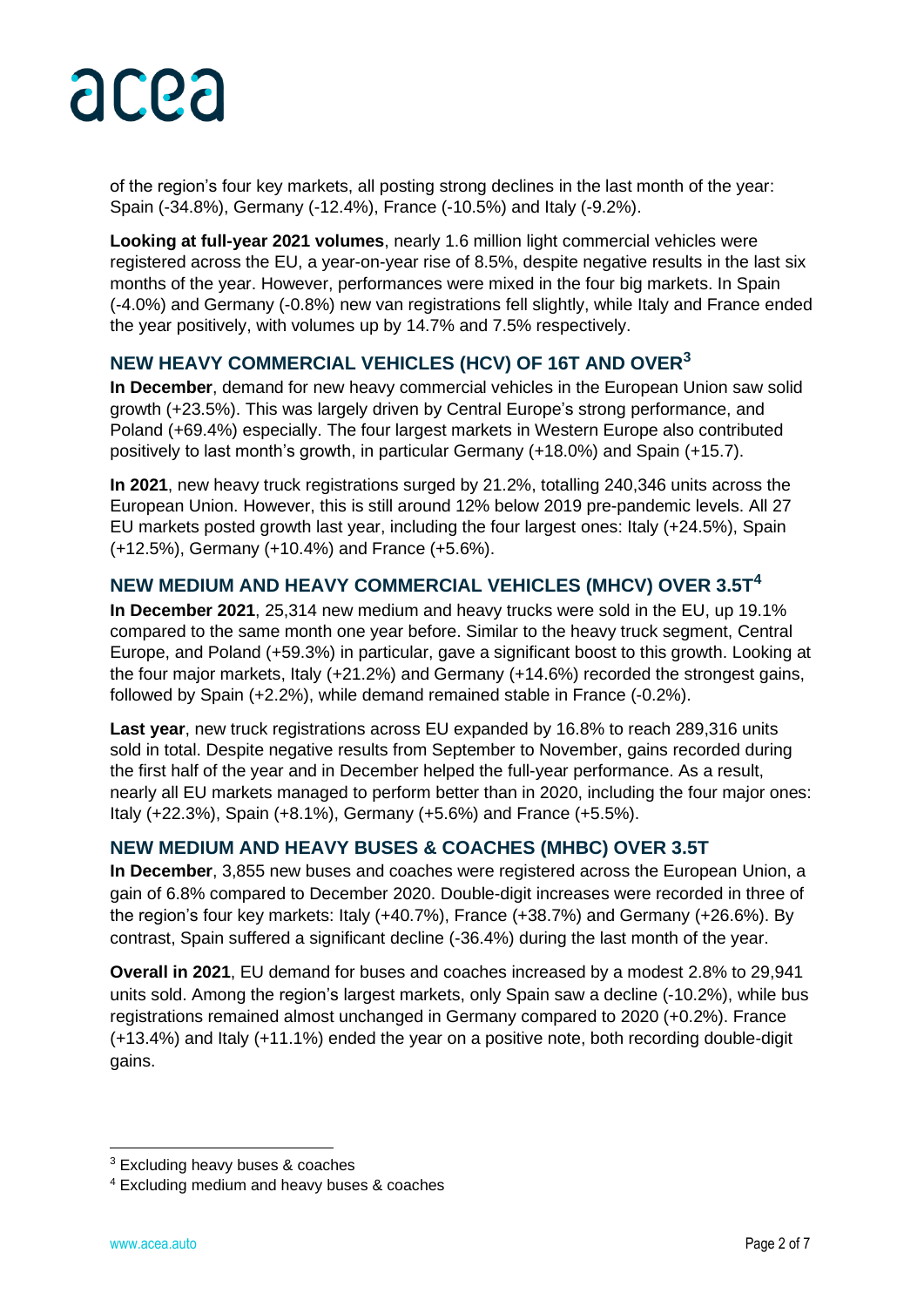#### **PRESS EMBARGO FOR ALL DATA** 8.00am CET (7.00am GMT), 26 January 2021

## **LIGHT COMMERCIAL VEHICLES (LCV) UP TO 3.5T<sup>1</sup>** EUROPEAN UNION<sup>2</sup> + EFTA + UK

|                       | <b>DECEMBER</b> |         |          | <b>JANUARY-DECEMBER</b> |           |          |  |
|-----------------------|-----------------|---------|----------|-------------------------|-----------|----------|--|
|                       | <b>Units</b>    |         | % change | <b>Units</b>            |           | % change |  |
|                       | 2021            | 2020    | 21/20    | 2021                    | 2020      | 21/20    |  |
| Austria               | 2,722           | 2,886   | $-5.7$   | 58,806                  | 36,545    | $+60.9$  |  |
| Belgium               | 4,693           | 6,030   | $-22.2$  | 71,562                  | 71,312    | $+0.4$   |  |
| <b>Bulgaria</b>       | 429             | 528     | $-18.8$  | 6,659                   | 5,060     | $+31.6$  |  |
| Croatia               | 534             | 405     | $+31.9$  | 7,958                   | 6,797     | $+17.1$  |  |
| Cyprus                | 107             | 128     | $-16.4$  | 1,938                   | 1,683     | $+15.2$  |  |
| Czech Republic        | 2,386           | 1,873   | $+27.4$  | 19,660                  | 17,141    | $+14.7$  |  |
| Denmark               | 2,928           | 3,658   | $-20.0$  | 31,588                  | 31,117    | $+1.5$   |  |
| Estonia               | 254             | 191     | $+33.0$  | 4,142                   | 3,289     | $+25.9$  |  |
| Finland               | 949             | 1,340   | $-29.2$  | 12,893                  | 12,842    | $+0.4$   |  |
| France                | 38,631          | 43,165  | $-10.5$  | 431,385                 | 401,154   | $+7.5$   |  |
| Germany               | 21,125          | 24,111  | $-12.4$  | 265,732                 | 267,832   | $-0.8$   |  |
| Greece                | 663             | 601     | $+10.3$  | 10,426                  | 6,865     | $+51.9$  |  |
| Hungary               | 2,213           | 2,588   | $-14.5$  | 22,981                  | 22,043    | $+4.3$   |  |
| Ireland $3$           | 314             | 301     | $+4.3$   | 28,741                  | 21,732    | $+32.3$  |  |
| Italy <sup>4</sup>    | 16,421          | 18,080  | $-9.2$   | 183,093                 | 159,590   | $+14.7$  |  |
| Latvia                | 140             | 137     | $+2.2$   | 2,530                   | 2,120     | $+19.3$  |  |
| Lithuania             | 189             | 218     | $-13.3$  | 3,363                   | 2,859     | $+17.6$  |  |
| Luxembourg            | 350             | 356     | $-1.7$   | 4,560                   | 4,420     | $+3.2$   |  |
| <b>Netherlands</b>    | 4,221           | 3,564   | $+18.4$  | 68,443                  | 60,395    | $+13.3$  |  |
| Poland                | 7,458           | 7,924   | $-5.9$   | 73,926                  | 59,648    | $+23.9$  |  |
| Portugal              | 3,281           | 3,673   | $-10.7$  | 28,790                  | 27,578    | $+4.4$   |  |
| Romania               | 1,492           | 1,797   | $-17.0$  | 16,168                  | 13,733    | $+17.7$  |  |
| Slovakia              | 956             | 547     | $+74.8$  | 8,252                   | 6,371     | $+29.5$  |  |
| Slovenia              | 704             | 714     | $-1.4$   | 9,687                   | 8,033     | $+20.6$  |  |
| Spain                 | 10,845          | 16,640  | $-34.8$  | 151,904                 | 158,201   | $-4.0$   |  |
| Sweden                | 2,789           | 3,992   | $-30.1$  | 36,238                  | 31,015    | $+16.8$  |  |
| <b>EUROPEAN UNION</b> | 126,794         | 145,447 | $-12.8$  | 1,561,425               | 1,439,375 | $+8.5$   |  |
| EUI4 <sup>5</sup>     | 109,932         | 128,397 | $-14.4$  | 1,384,161               | 1,290,598 | $+7.2$   |  |
| EUI2 <sup>6</sup>     | 16,862          | 17,050  | $-1.1$   | 177,264                 | 148,777   | $+19.1$  |  |
| Iceland               | 80              | 101     | $-20.8$  | 1,162                   | 996       | $+16.7$  |  |
| Norway                | 3,393           | 3,593   | $-5.6$   | 34,070                  | 32,110    | $+6.1$   |  |
| Switzerland           | 2,526           | 2,904   | $-13.0$  | 29,375                  | 28,158    | $+4.3$   |  |
| <b>EFTA</b>           | 5,999           | 6,598   | $-9.1$   | 64,607                  | 61,264    | $+5.5$   |  |
| United Kingdom        | 29,404          | 27,283  | $+7.8$   | 355,380                 | 292,657   | $+21.4$  |  |
| $EU + EFTA + UK$      | 162,197         | 179,328 | $-9.6$   | 1,981,412               | 1,793,296 | $+10.5$  |  |
| $EU14 + EFTA + UK$    | 145,335         | 162,278 | $-10.4$  | 1,804,148               | 1,644,519 | $+9.7$   |  |

SOURCE: NATIONAL AUTOMOBILE MANUFACTURERS' ASSOCIATIONS **1**Including light buses and coaches

<sup>2</sup> Data for Malta not available

 $3$  LCV ≤6t  $4$  ANFIA estimates

 $<sup>5</sup>$  Member states before the 2004 enlargement</sup>

 $6$  Member states having joined the EU since 2004



This information is available on ACEA's website: **www.acea.auto**  For further information, please contact Francesca Piazza, Statistics Manager, at fp@acea.auto Page 3 of 7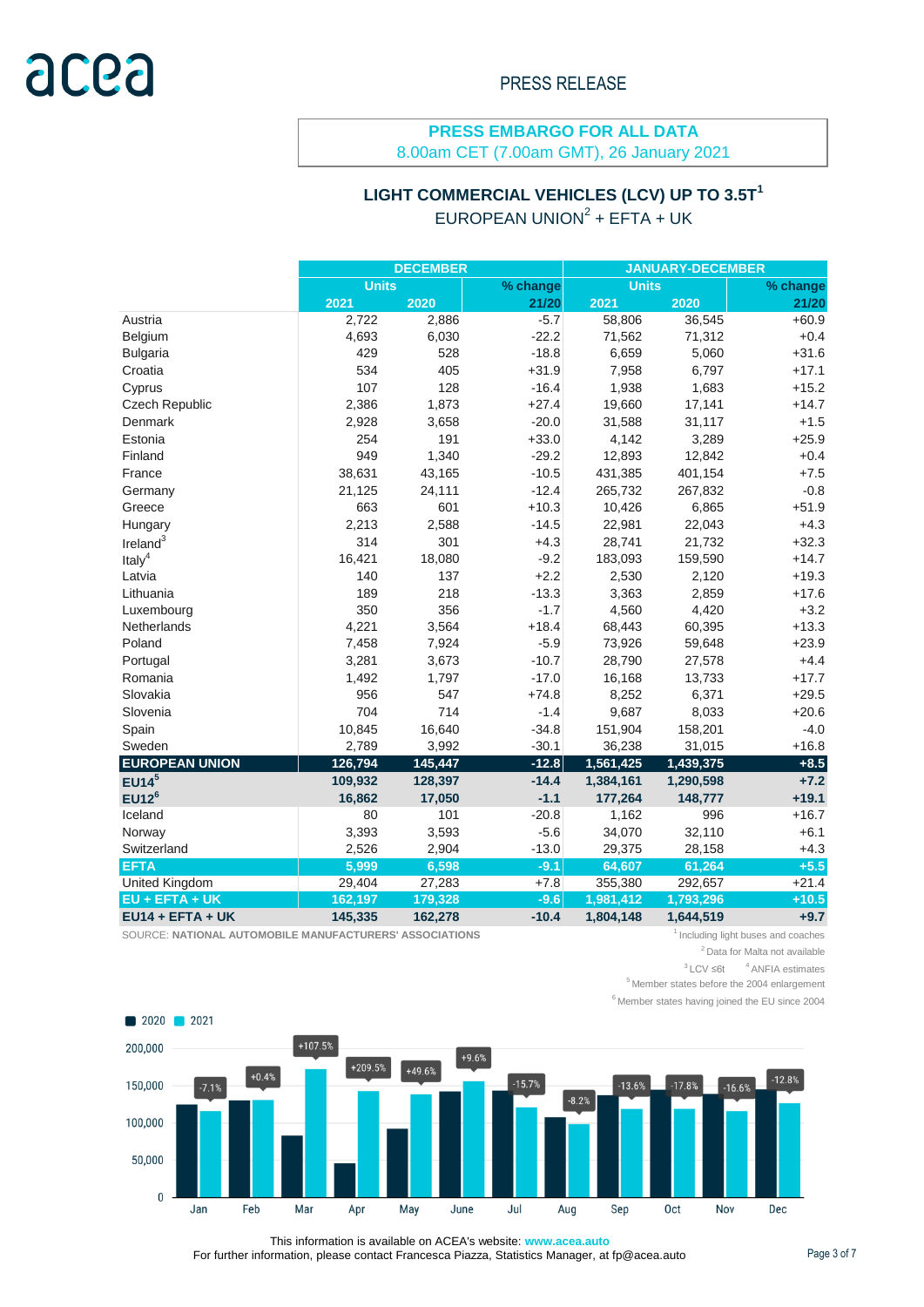## **PRESS EMBARGO FOR ALL DATA**

8.00am CET (7.00am GMT), 26 January 2021

## **HEAVY COMMERCIAL VEHICLES (HCV) OF 16T AND OVER<sup>1</sup>** EUROPEAN UNION + EFTA + UK

|                             | <b>DECEMBER</b> |              |          | <b>JANUARY-DECEMBER</b> |         |          |
|-----------------------------|-----------------|--------------|----------|-------------------------|---------|----------|
|                             | <b>Units</b>    |              | % change | <b>Units</b>            |         | % change |
|                             | 2021            | 2020         | 21/20    | 2021                    | 2020    | 21/20    |
| Austria <sup>2</sup>        | 451             | 365          | $+23.6$  | 6,470                   | 5,467   | $+18.3$  |
| Belgium                     | 492             | 498          | $-1.2$   | 6,807                   | 6,125   | $+11.1$  |
| <b>Bulgaria</b>             | 217             | 76           | $+185.5$ | 2,944                   | 1,978   | $+48.8$  |
| Croatia                     | 63              | 62           | $+1.6$   | 1,002                   | 695     | $+44.2$  |
| Cyprus                      | $\overline{2}$  | $\mathbf{1}$ | $+100.0$ | 42                      | 33      | $+27.3$  |
| <b>Czech Republic</b>       | 882             | 722          | $+22.2$  | 7,437                   | 5,913   | $+25.8$  |
| Denmark                     | 269             | 187          | $+43.9$  | 3,917                   | 3,288   | $+19.1$  |
| Estonia                     | 15              | 11           | $+36.4$  | 722                     | 446     | $+61.9$  |
| Finland                     | 196             | 206          | $-4.9$   | 2,426                   | 2,317   | $+4.7$   |
| France                      | 3,587           | 3,505        | $+2.3$   | 38,787                  | 36,737  | $+5.6$   |
| Germany                     | 4,697           | 3,982        | $+18.0$  | 55,562                  | 50,323  | $+10.4$  |
| Greece                      | 46              | 20           | $+130.0$ | 367                     | 353     | $+4.0$   |
| Hungary                     | 334             | 228          | $+46.5$  | 4,094                   | 2,951   | $+38.7$  |
| Ireland $3$                 | 10              | 16           | $-37.5$  | 1,872                   | 1,587   | $+18.0$  |
| Italy <sup>4</sup>          | 1,815           | 1,569        | $+15.7$  | 20,515                  | 16,483  | $+24.5$  |
| Latvia                      | 54              | 64           | $-15.6$  | 1,296                   | 652     | $+98.8$  |
| Lithuania <sup>5</sup>      | 635             | 258          | $+146.1$ | 7,882                   | 4,093   | $+92.6$  |
| Luxembourg <sup>5</sup>     | 72              | 74           | $-2.7$   | 901                     | 794     | $+13.5$  |
| Netherlands                 | 562             | 445          | $+26.3$  | 10,348                  | 9,105   | $+13.7$  |
| Poland                      | 3,394           | 2,003        | $+69.4$  | 30,159                  | 18,290  | $+64.9$  |
| Portugal                    | 270             | 267          | $+1.1$   | 3,686                   | 3,030   | $+21.7$  |
| Romania                     | 577             | 398          | $+45.0$  | 5,524                   | 3,861   | $+43.1$  |
| Slovakia                    | 183             | 96           | $+90.6$  | 2,581                   | 1,689   | $+52.8$  |
| Slovenia                    | 114             | 112          | $+1.8$   | 1,777                   | 1,253   | $+41.8$  |
| Spain                       | 1,305           | 1,232        | $+5.9$   | 17,924                  | 15,932  | $+12.5$  |
| Sweden                      | 542             | 432          | $+25.5$  | 5,304                   | 4,960   | $+6.9$   |
| <b>EUROPEAN UNION</b>       | 20,784          | 16,829       | $+23.5$  | 240,346                 | 198,355 | $+21.2$  |
| <b>EU14</b>                 | 14,314          | 12,798       | $+11.8$  | 174,886                 | 156,501 | $+11.7$  |
| <b>EU12</b>                 | 6,470           | 4,031        | $+60.5$  | 65,460                  | 41,854  | $+56.4$  |
| Iceland                     | 13              | 9            | $+44.4$  | 141                     | 100     | $+41.0$  |
| Norway                      | 270             | 258          | $+4.7$   | 4,272                   | 4,092   | $+4.4$   |
| Switzerland                 | 193             | 211          | $-8.5$   | 3,010                   | 2,890   | $+4.2$   |
| <b>EFTA</b>                 | 476             | 478          | $-0.4$   | 7,423                   | 7,082   | $+4.8$   |
| United Kingdom <sup>5</sup> | 2,323           | 3,023        | $-23.2$  | 31,001                  | 28,426  | $+9.1$   |
| $EU + EFTA + UK$            | 23,583          | 20,330       | $+16.0$  | 278,770                 | 233,863 | $+19.2$  |
| $EU14 + EFTA + UK$          | 17,113          | 16,299       | $+5.0$   | 213,310                 | 192,009 | $+11.1$  |

SOURCE: NATIONAL AUTOMOBILE MANUFACTURERS' ASSOCIATIONS **1.1 Automobile 12** Excluding heavy buses and coaches

 $2$  HCV  $\geq$ 15t  $3$  HCV ≥17t

<sup>4</sup>ANFIA estimates based on vehicle registration certificates

issued by the Italian Ministry of Transport

<sup>5</sup>Estimates



For further information, please contact Francesca Piazza, Statistics Manager, at fp@acea.auto Page 4 of 7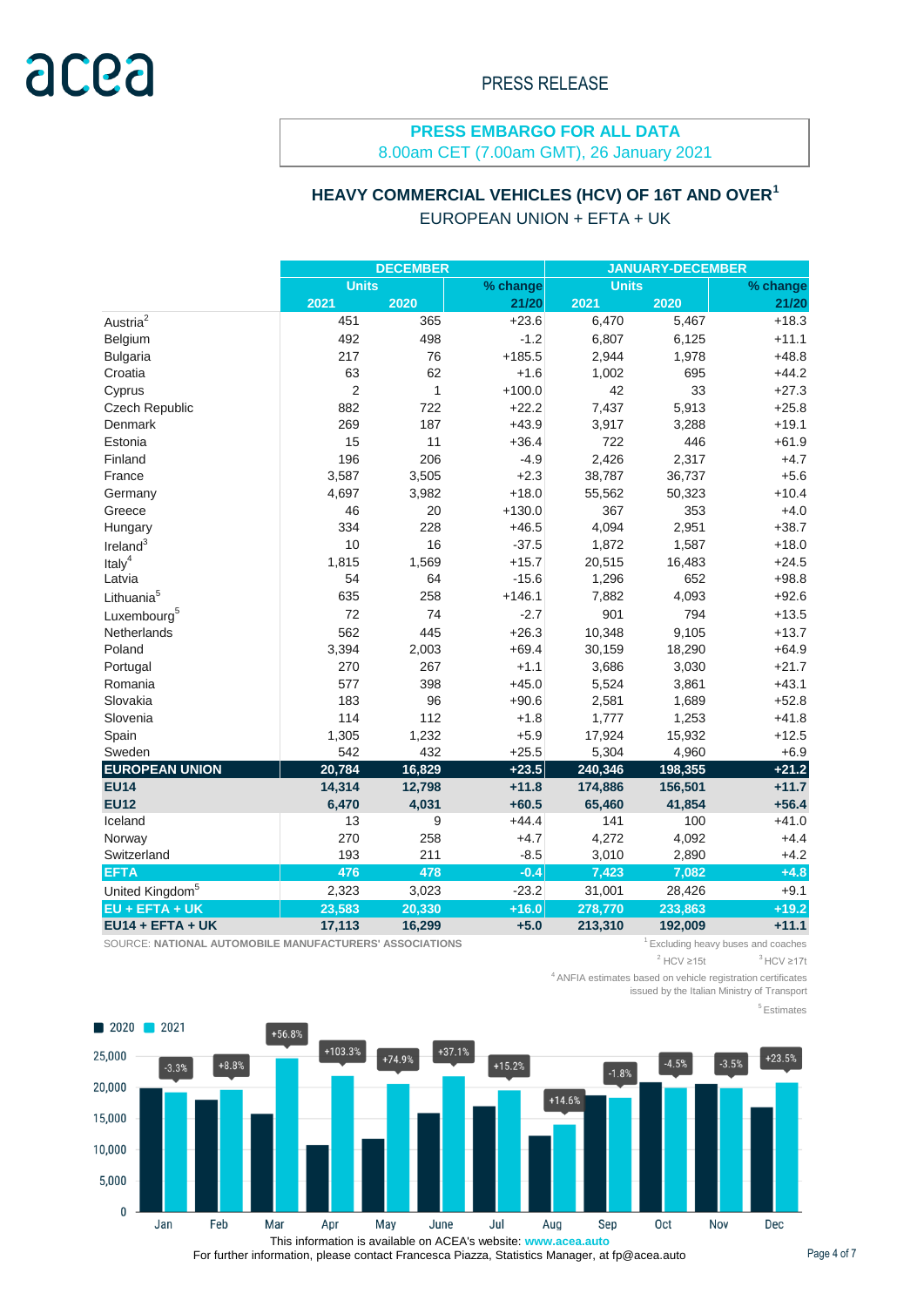#### **PRESS EMBARGO FOR ALL DATA** 8.00am CET (7.00am GMT), 26 January 2021

## **MEDIUM AND HEAVY COMMERCIAL VEHICLES (MHCV) OVER 3.5T<sup>1</sup>** EUROPEAN UNION + EFTA + UK

|                             | <b>DECEMBER</b> |        |          | <b>JANUARY-DECEMBER</b> |         |          |  |
|-----------------------------|-----------------|--------|----------|-------------------------|---------|----------|--|
|                             | <b>Units</b>    |        | % change | <b>Units</b>            |         | % change |  |
|                             | 2021            | 2020   | 21/20    | 2021                    | 2020    | 21/20    |  |
| Austria                     | 484             | 385    | $+25.7$  | 6,680                   | 5,676   | $+17.7$  |  |
| Belgium                     | 610             | 622    | $-1.9$   | 8,179                   | 7,516   | $+8.8$   |  |
| <b>Bulgaria</b>             | 226             | 82     | $+175.6$ | 3,073                   | 2,055   | $+49.5$  |  |
| Croatia                     | 98              | 86     | $+14.0$  | 1,284                   | 895     | $+43.5$  |  |
| Cyprus                      | 6               | $\,6$  | $+0.0$   | 83                      | 85      | $-2.4$   |  |
| Czech Republic              | 1,041           | 897    | $+16.1$  | 8,679                   | 7,355   | $+18.0$  |  |
| Denmark                     | 331             | 238    | $+39.1$  | 4,389                   | 3,724   | $+17.9$  |  |
| Estonia                     | 19              | 12     | $+58.3$  | 772                     | 493     | $+56.6$  |  |
| Finland                     | 271             | 316    | $-14.2$  | 3,536                   | 3,430   | $+3.1$   |  |
| France                      | 4,072           | 4,082  | $-0.2$   | 45,030                  | 42,699  | $+5.5$   |  |
| Germany                     | 6,887           | 6,010  | $+14.6$  | 78,981                  | 74,779  | $+5.6$   |  |
| Greece                      | 72              | 25     | $+188.0$ | 568                     | 561     | $+1.2$   |  |
| Hungary                     | 373             | 265    | $+40.8$  | 4,476                   | 3,275   | $+36.7$  |  |
| Ireland                     | 26              | 22     | $+18.2$  | 2,272                   | 1,936   | $+17.4$  |  |
| Ital $v^2$                  | 2,343           | 1,933  | $+21.2$  | 24,807                  | 20,276  | $+22.3$  |  |
| Latvia                      | 64              | 75     | $-14.7$  | 1,392                   | 716     | $+94.4$  |  |
| Lithuania <sup>3</sup>      | 643             | 276    | $+133.0$ | 7,976                   | 4,188   | $+90.4$  |  |
| Luxembourg                  | 80              | 80     | $+0.0$   | 1,054                   | 991     | $+6.4$   |  |
| <b>Netherlands</b>          | 641             | 550    | $+16.5$  | 11,744                  | 10,527  | $+11.6$  |  |
| Poland                      | 3,677           | 2,308  | $+59.3$  | 32,684                  | 20,672  | $+58.1$  |  |
| Portugal                    | 330             | 336    | $-1.8$   | 4,264                   | 3,585   | $+18.9$  |  |
| Romania                     | 584             | 427    | $+36.8$  | 5,889                   | 4,112   | $+43.2$  |  |
| Slovakia                    | 207             | 127    | $+63.0$  | 2,868                   | 1,943   | $+47.6$  |  |
| Slovenia                    | 127             | 124    | $+2.4$   | 1,925                   | 1,380   | $+39.5$  |  |
| Spain                       | 1,506           | 1,474  | $+2.2$   | 20,801                  | 19,245  | $+8.1$   |  |
| Sweden                      | 596             | 497    | $+19.9$  | 5,910                   | 5,502   | $+7.4$   |  |
| <b>EUROPEAN UNION</b>       | 25,314          | 21,255 | $+19.1$  | 289,316                 | 247,616 | $+16.8$  |  |
| <b>EU14</b>                 | 18,249          | 16,570 | $+10.1$  | 218,215                 | 200,447 | $+8.9$   |  |
| <b>EU12</b>                 | 7,065           | 4,685  | $+50.8$  | 71,101                  | 47,169  | $+50.7$  |  |
| Iceland                     | 20              | 17     | $+17.6$  | 274                     | 203     | $+35.0$  |  |
| Norway                      | 327             | 321    | $+1.9$   | 6,035                   | 5,993   | $+0.7$   |  |
| Switzerland                 | 229             | 265    | $-13.6$  | 3,565                   | 3,579   | $-0.4$   |  |
| <b>EFTA</b>                 | 576             | 603    | $-4.5$   | 9,874                   | 9,775   | $+1.0$   |  |
| United Kingdom <sup>3</sup> | 3,165           | 4,164  | $-24.0$  | 42,372                  | 40,164  | $+5.5$   |  |
| EU + EFTA + UK              | 29,055          | 26,022 | $+11.7$  | 341,562                 | 297,555 | $+14.8$  |  |
| $EU14 + EFTA + UK$          | 21,990          | 21,337 | $+3.1$   | 270,461                 | 250,386 | $+8.0$   |  |

SOURCE: NATIONAL AUTOMOBILE MANUFACTURERS' ASSOCIATIONS **1.1 Automobile 12** Excluding buses and coaches over 3.5t

<sup>2</sup>ANFIA estimates based on vehicle registration certificates

issued by the Italian Ministry of Transport

<sup>3</sup>Estimates



This information is available on ACEA's website: **www.acea.auto**  For further information, please contact Francesca Piazza, Statistics Manager, at fp@acea.auto Page 5 of 7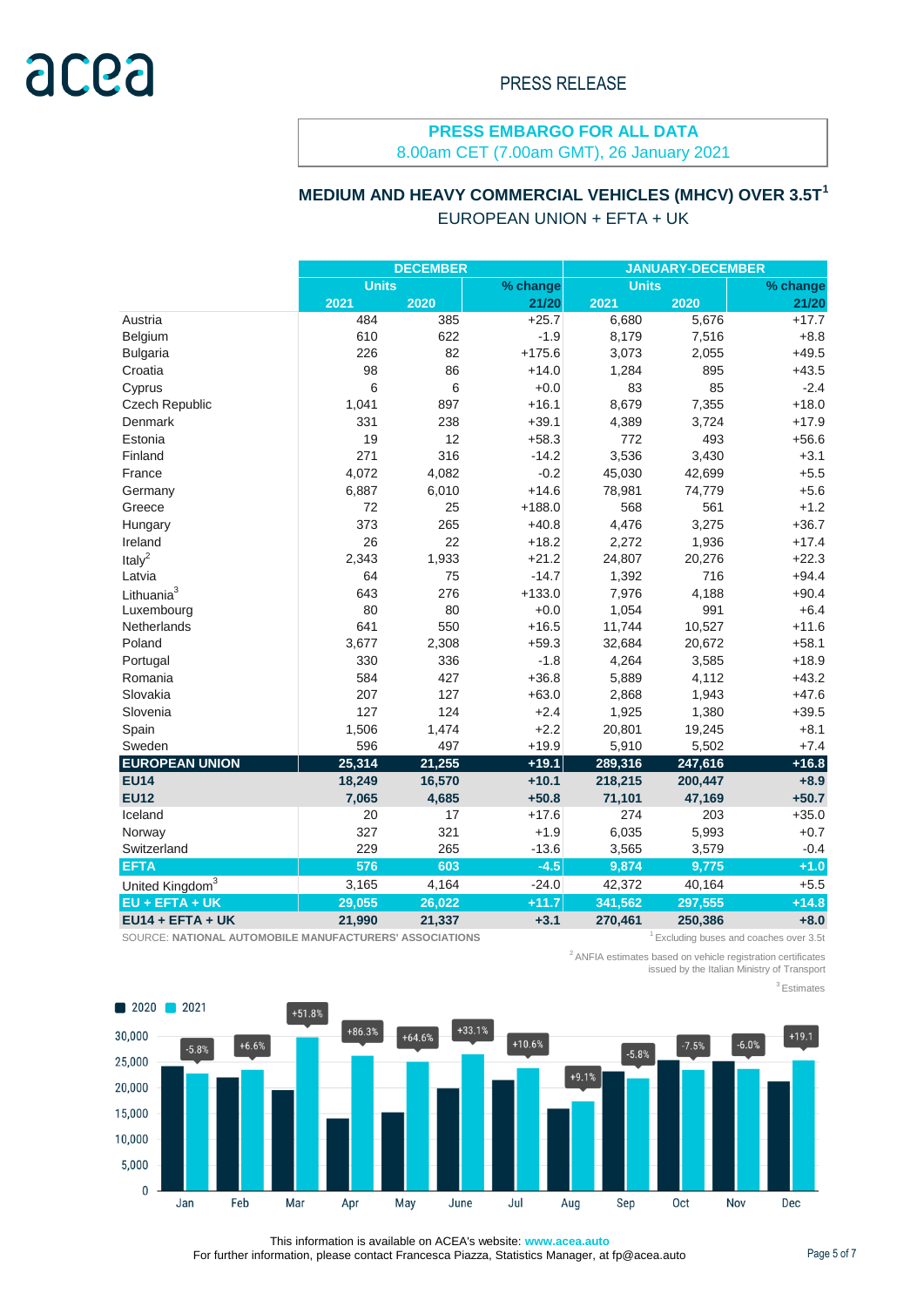## **PRESS EMBARGO FOR ALL DATA**

8.00am CET (7.00am GMT), 26 January 2021

#### **MEDIUM AND HEAVY BUSES & COACHES (MHBC) OVER 3.5T**

#### EUROPEAN UNION + EFTA + UK

|                             | <b>DECEMBER</b> |                |            | <b>JANUARY-DECEMBER</b> |        |          |
|-----------------------------|-----------------|----------------|------------|-------------------------|--------|----------|
|                             | <b>Units</b>    |                | % change   | <b>Units</b>            |        | % change |
|                             | 2021            | 2020           | 21/20      | 2021                    | 2020   | 21/20    |
| Austria                     | 102             | 108            | $-5.6$     | 887                     | 872    | $+1.7$   |
| Belgium                     | 34              | 56             | $-39.3$    | 945                     | 787    | $+20.1$  |
| <b>Bulgaria</b>             | 30              | 6              | $+400.0$   | 203                     | 180    | $+12.8$  |
| Croatia                     | 1               | 3              | $-66.7$    | 119                     | 106    | $+12.3$  |
| Cyprus                      | 1               | $\overline{0}$ |            | 20                      | 246    | $-91.9$  |
| Czech Republic              | 138             | 213            | $-35.2$    | 1,006                   | 1,367  | $-26.4$  |
| Denmark                     | 95              | 9              | $+955.6$   | 636                     | 268    | $+137.3$ |
| Estonia                     | 34              | $\overline{2}$ | $+1,600.0$ | 269                     | 224    | $+20.1$  |
| Finland                     | 27              | 24             | $+12.5$    | 382                     | 284    | $+34.5$  |
| France                      | 813             | 586            | $+38.7$    | 6,857                   | 6,049  | $+13.4$  |
| Germany                     | 1,124           | 888            | $+26.6$    | 6,474                   | 6,460  | $+0.2$   |
| Greece                      | 72              | 26             | $+176.9$   | 454                     | 307    | $+47.9$  |
| Hungary                     | 112             | 49             | $+128.6$   | 1,010                   | 629    | $+60.6$  |
| Ireland                     | 27              | $\overline{7}$ | $+285.7$   | 444                     | 130    | $+241.5$ |
| Italy <sup>1</sup>          | 387             | 275            | $+40.7$    | 3,495                   | 3,145  | $+11.1$  |
| Latvia                      | 2               | 11             | $-81.8$    | 209                     | 75     | $+178.7$ |
| Lithuania <sup>2</sup>      | 8               | 53             | $-84.9$    | 137                     | 315    | $-56.5$  |
| Luxembourg                  | 10              | 15             | $-33.3$    | 167                     | 214    | $-22.0$  |
| Netherlands                 | 15              | 256            | $-94.1$    | 338                     | 643    | $-47.4$  |
| Poland                      | 141             | 143            | $-1.4$     | 1,356                   | 1,486  | $-8.7$   |
| Portugal                    | 114             | 29             | $+293.1$   | 586                     | 412    | $+42.2$  |
| Romania                     | 61              | 70             | $-12.9$    | 715                     | 819    | $-12.7$  |
| Slovakia                    | 191             | 51             | $+274.5$   | 529                     | 290    | $+82.4$  |
| Slovenia                    | 5               | 5              | $+0.0$     | 98                      | 64     | $+53.1$  |
| Spain                       | 173             | 272            | $-36.4$    | 1,877                   | 2,090  | $-10.2$  |
| Sweden                      | 138             | 452            | $-69.5$    | 728                     | 1,674  | $-56.5$  |
| <b>EUROPEAN UNION</b>       | 3,855           | 3,609          | $+6.8$     | 29,941                  | 29,136 | $+2.8$   |
| <b>EU14</b>                 | 3,131           | 3,003          | $+4.3$     | 24,270                  | 23,335 | $+4.0$   |
| <b>EU12</b>                 | 724             | 606            | $+19.5$    | 5,671                   | 5,801  | $-2.2$   |
| Iceland                     | 1               | $\mathbf 0$    |            | 30                      | 15     | $+100.0$ |
| Norway                      | 29              | 157            | $-81.5$    | 1,083                   | 1,370  | $-20.9$  |
| Switzerland                 | 81              | 134            | $-39.6$    | 646                     | 640    | $+0.9$   |
| <b>EFTA</b>                 | 111             | 291            | $-61.9$    | 1,759                   | 2,025  | $-13.1$  |
| United Kingdom <sup>2</sup> | 374             | 329            | $+13.7$    | 4,097                   | 4,674  | $-12.3$  |
| EU + EFTA + UK              | 4,340           | 4,229          | $+2.6$     | 35,797                  | 35,835 | $-0.1$   |
| $EU14 + EFTA + UK$          | 3,616           | 3,623          | $-0.2$     | 30,126                  | 30,034 | $+0.3$   |

SOURCE: **NATIONAL AUTOMOBILE MANUFACTURERS' ASSOCIATIONS** 

<sup>1</sup> ANFIA estimates based on vehicle registration certificates issued by the Italian Ministry of Transport

<sup>2</sup> Estimates



This information is available on ACEA's website: **www.acea.auto**  For further information, please contact Francesca Piazza, Statistics Manager, at fp@acea.auto Page 6 of 7